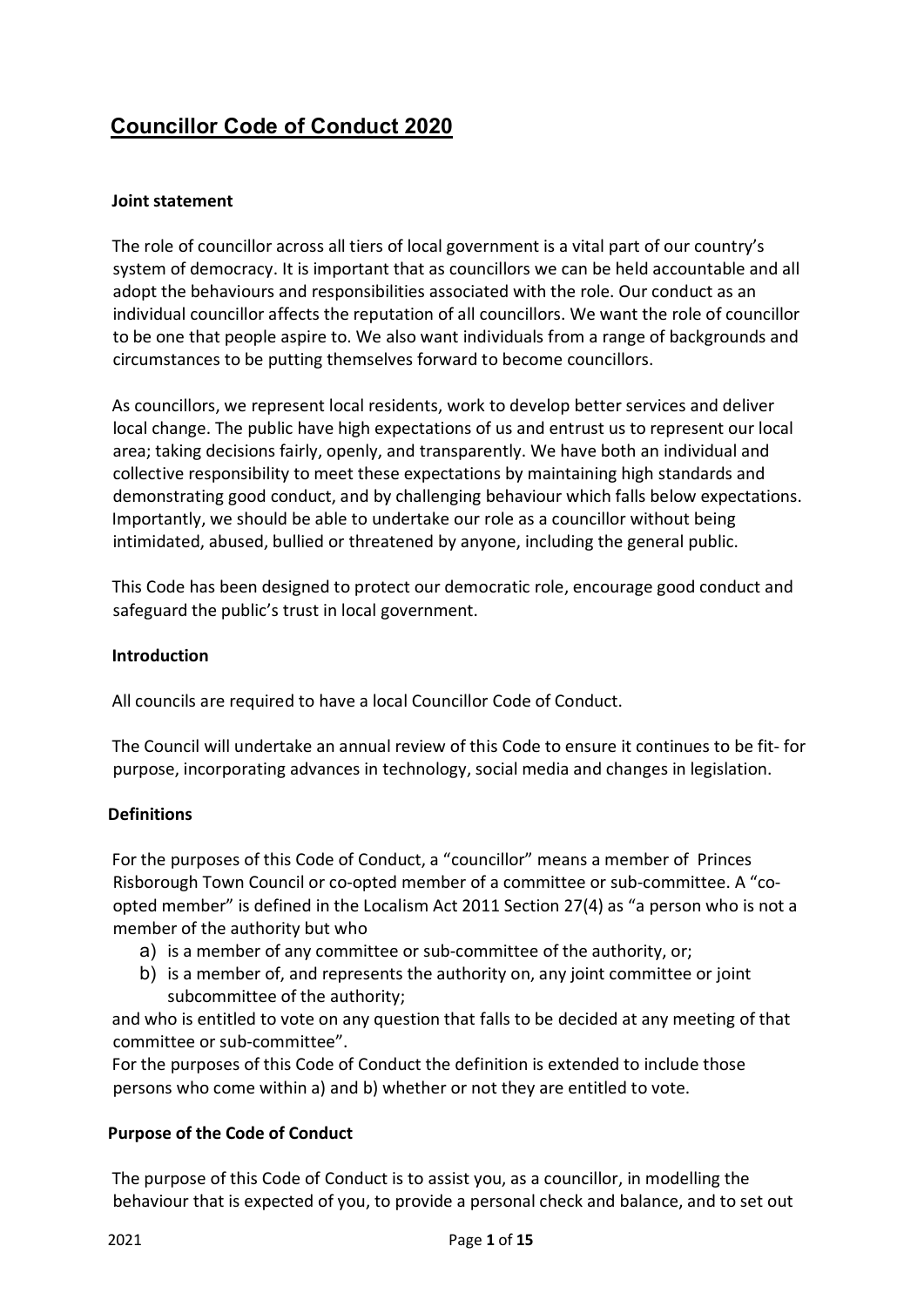the type of conduct that could lead to action being taken against you. It is also to protect you, the public, fellow councillors, local authority officers and the reputation of local government. It sets out general principles of conduct expected of all councillors and your specific obligations in relation to standards of conduct. The Council encourages the use of support, training and mediation prior to action being taken using the Code. The fundamental aim of the Code is to create and maintain public confidence in the role of councillor and local government.

## **General principles of councillor conduct**

Everyone in public office at all levels; all who serve the public or deliver public services, including ministers, civil servants, councillors and local authority officers; should uphold the [Seven](https://www.gov.uk/government/publications/the-7-principles-of-public-life/the-7-principles-of-public-life--2) [Principles](https://www.gov.uk/government/publications/the-7-principles-of-public-life/the-7-principles-of-public-life--2) [of](https://www.gov.uk/government/publications/the-7-principles-of-public-life/the-7-principles-of-public-life--2) [Public](https://www.gov.uk/government/publications/the-7-principles-of-public-life/the-7-principles-of-public-life--2) [Life,](https://www.gov.uk/government/publications/the-7-principles-of-public-life/the-7-principles-of-public-life--2) also known as the Nolan Principles.

Building on these principles, the following general principles have been developed specifically for the role of councillor.

In accordance with the public trust placed in me, on all occasions:

- I act with integrity and honesty
- I act lawfully
- I treat all persons fairly and with respect; and
- I lead by example and act in a way that secures public confidence in the role of councillor.

In undertaking my role:

- I impartially exercise my responsibilities in the interests of the local community
- I do not improperly seek to confer an advantage, or disadvantage, on any person
- I avoid conflicts of interest
- I exercise reasonable care and diligence; and
- I ensure that public resources are used prudently in accordance with my local authority's requirements and in the public interest.

## **Application of the Code of Conduct**

This Code of Conduct applies to you as soon as you sign your declaration of acceptance of the office of councillor or attend your first meeting as a co-opted member and continues to apply to you until you cease to be a councillor.

Subject to (a) and (b) below this Code of Conduct applies to you when you are acting in your capacity as a councillor which may include when:

- you misuse your position as a councillor
- Your actions would give the impression to a reasonable member of the public with knowledge of all the facts that you are acting as a councillor

(a) If you act as a representative on any other body, you must, when acting for that other body, comply with this Code of Conduct, except and insofar as it conflicts with any other lawful obligations to which that other body may be subject.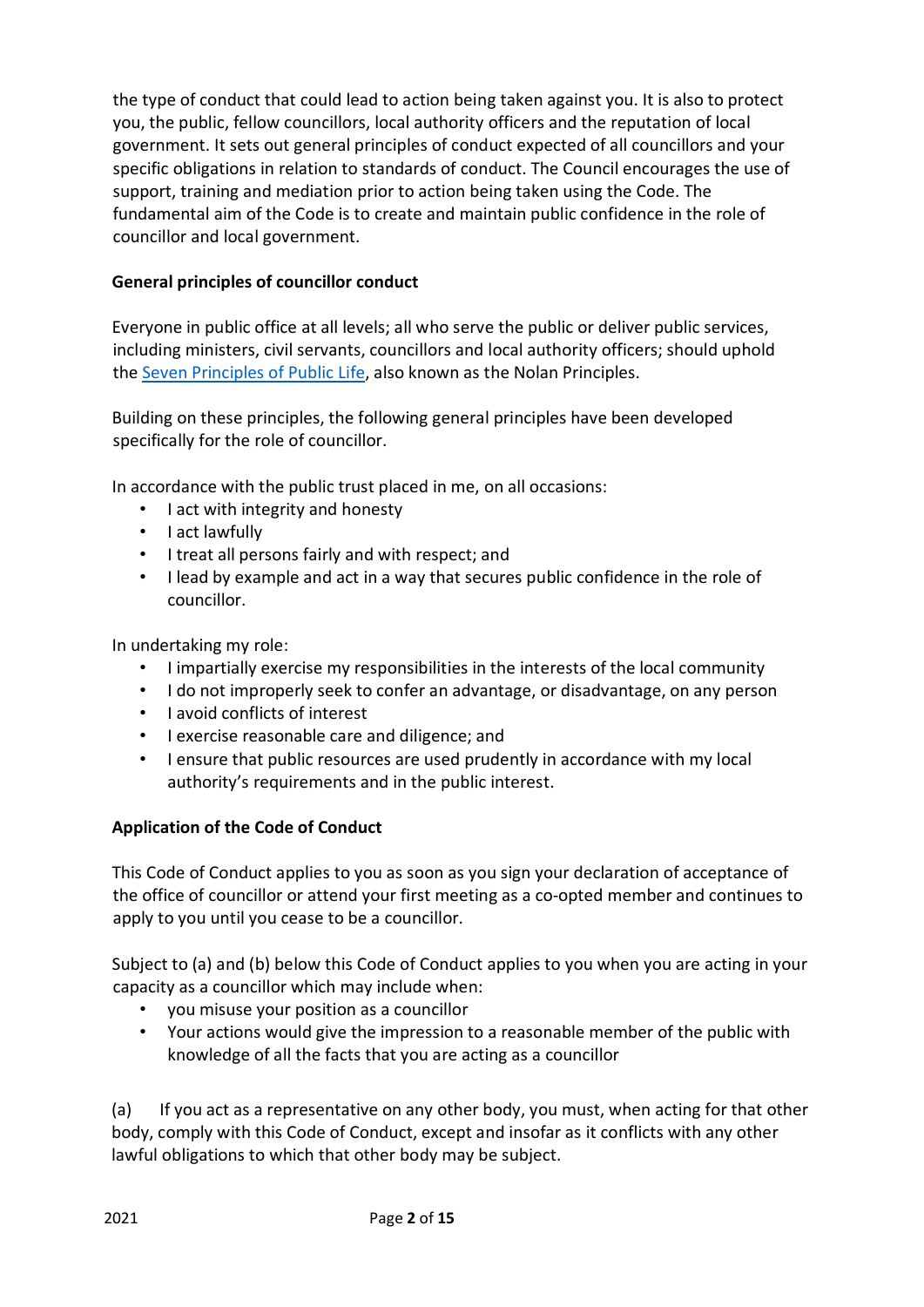(b) When you act as a representative of the Council on another authority, you must when acting for that authority, comply with that other authority's code of conduct.

The Code applies to all forms of communication and interaction, including:

- at face-to-face meetings
- at online or telephone meetings
- in written communication
- in verbal communication
- in non-verbal communication
- in electronic and social media communication, posts, statements and comments.

You are also expected to uphold high standards of conduct and show leadership at all times when acting as a councillor.

The Monitoring Officer has statutory responsibility for the implementation of the Code of Conduct, and you are encouraged to seek advice from the Monitoring Officer on any matters that may relate to the Code of Conduct.

## **Standards of councillor conduct**

This section sets out your obligations, which are the minimum standards of conduct required of you as a councillor. Should your conduct fall short of these standards, a complaint may be made against you, which may result in action being taken.

Guidance is included to help explain the reasons for the obligations and how they should be followed.

## **General Conduct**

## **1. Respect**

**As a councillor:**

**1.1 I treat other councillors and members of the public with respect.**

## **1.2 I treat Council employees, employees and representatives of partner organisations and those volunteering for the Council with respect and respect the role they play.**

Respect means politeness and courtesy in behaviour, speech, and in the written word. Debate and having different views are all part of a healthy democracy. As a councillor, you can express, challenge, criticise and disagree with views, ideas, opinions and policies in a robust but civil manner. You should not, however, subject individuals, groups of people or organisations to personal attack.

In your contact with the public, you should treat them politely and courteously. Rude and offensive behaviour lowers the public's expectations and confidence in councillors.

In return, you have a right to expect respectful behaviour from the public. If members of the public are being abusive, intimidatory or threatening you are entitled to stop any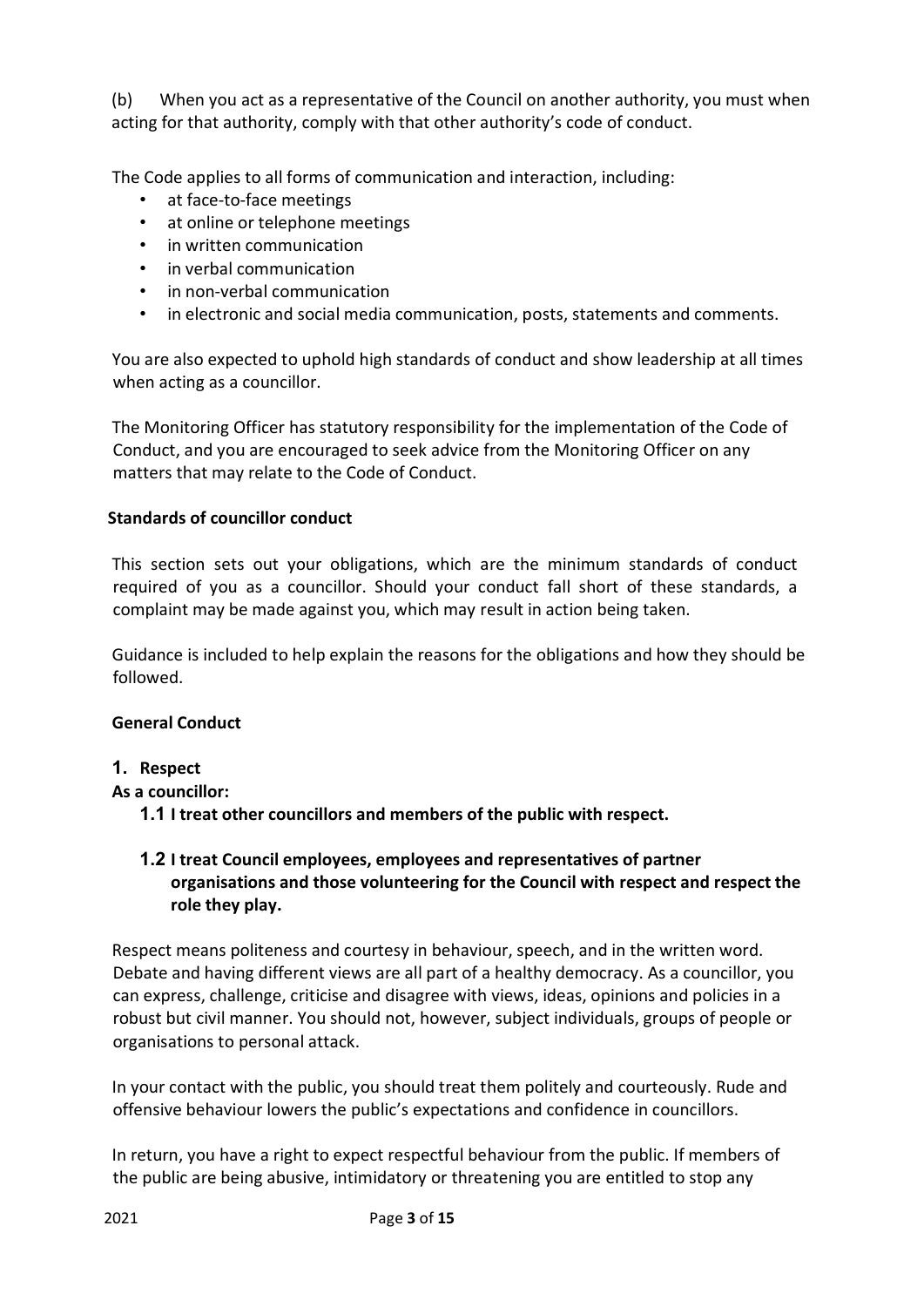conversation or interaction in person or online and seek guidance from the Council, with a view to reporting the matter to the relevant social media provider or the police where appropriate.

This also applies to fellow councillors, where action could then be taken under this Code, and Council employees, where concerns should be raised in line with the Council's councillor officer protocol.

- **2. Bullying, harassment and discrimination As a councillor: 2.1 I do not bully any person.**
	- **2.2 I do not harass any person.**

## **2.3 I promote equalities and do not discriminate unlawfully against any person.**

The Advisory, Conciliation and Arbitration Service (ACAS) characterises bullying as offensive, intimidating, malicious or insulting behaviour, an abuse or misuse of power through means that undermine, humiliate, denigrate or injure the recipient. Bullying might be a regular pattern of behaviour or a one-off incident, happen face-to-face, on social media, in emails or phone calls, happen in the workplace or at work social events and may not always be obvious or noticed by others.

The Protection from Harassment Act 1997 defines harassment as conduct that causes alarm or distress or puts people in fear of violence and must involve such conduct on at least two occasions. It can include repeated attempts to impose unwanted communications and contact upon a person in a manner that could be expected to cause distress or fear in any reasonable person.

Unlawful discrimination is where someone is treated unfairly because of a protected characteristic. Protected characteristics are specific aspects of a person's identity defined by the Equality Act 2010. They are age, disability, gender reassignment, marriage and civil partnership, pregnancy and maternity, race, religion or belief, sex and sexual orientation.

The Equality Act 2010 places specific duties on local authorities. Councillors have a central role to play in ensuring that equality issues are integral to the local authority's performance and strategic aims, and that there is a strong vision and public commitment to equality across public services.

**3. Impartiality of officers of the council As a councillor:** 

## **3.1 I do not compromise, or attempt to compromise, the impartiality of anyone who works for, or on behalf of, the Council.**

Officers work for Princes Risborough Town Council as a whole and must be politically neutral (unless they are political assistants). They should not be coerced or persuaded to act in a way that would undermine their neutrality. You can question officers in order to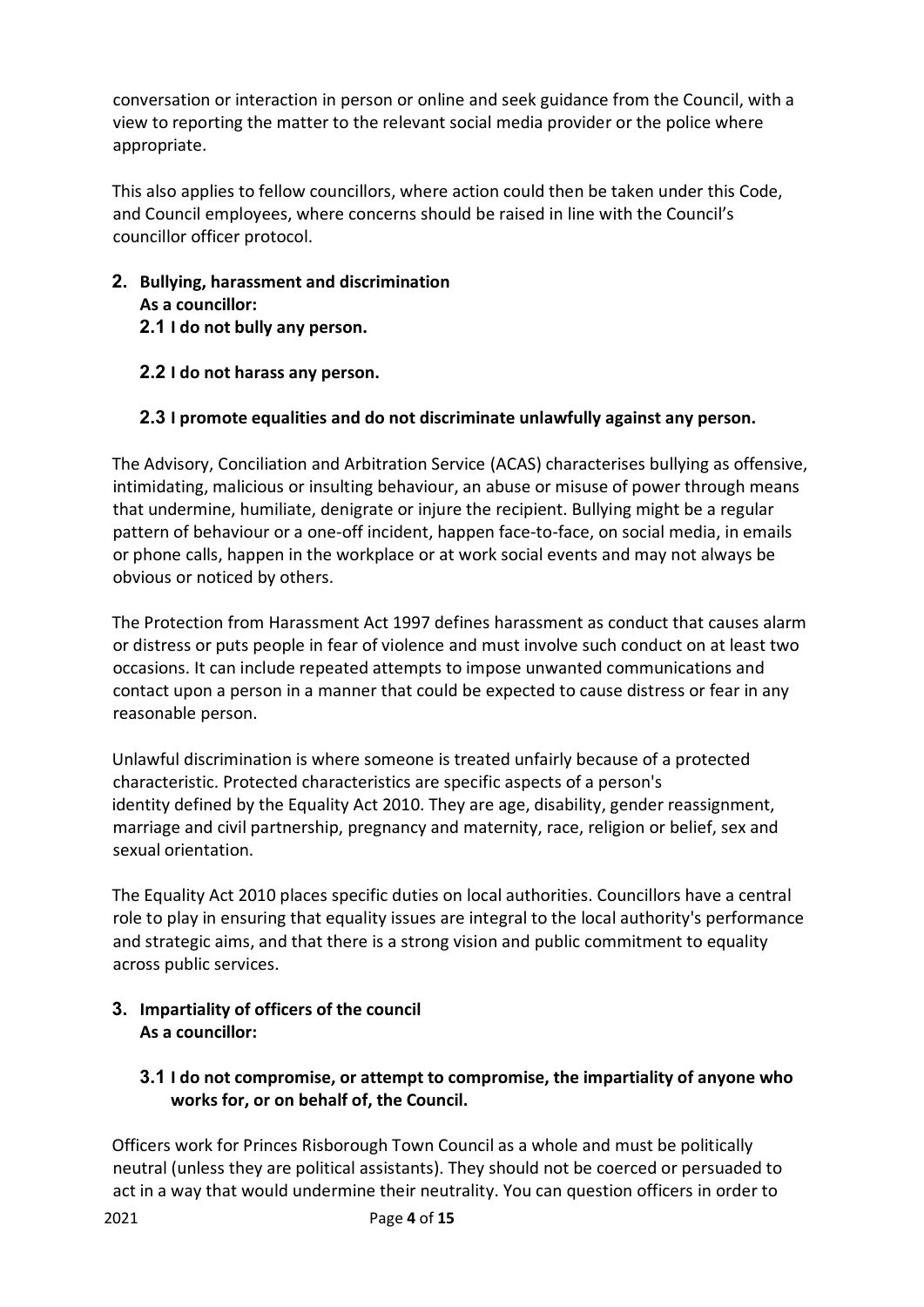understand, for example, their reasons for proposing to act in a particular way, or the content of a report that they have written. However, you must not try and force them to act differently, change their advice, or alter the content of that report, if doing so would prejudice their professional integrity.

# **4. Confidentiality and access to information**

# **As a councillor:**

- **4.1 I do not disclose information:**
	- **a. given to me in confidence by anyone**
	- **b. acquired by me which I believe, or ought reasonably to be aware, is of a confidential nature, unless**
		- **i. I have received the consent of a person authorised to give it;**
		- **ii. I am required by law to do so;**
		- **iii. the disclosure is made to a third party for the purpose of obtaining professional legal advice provided that the third party agrees not to disclose the information to any other person; or**
		- **iv. the disclosure is:**
			- **1. reasonable and in the public interest; and**
			- **2. made in good faith and in compliance with the reasonable requirements of the local authority; and**
			- **3. I have consulted the Monitoring Officer prior to its release.**
- **4.2 I do not improperly use knowledge gained solely as a result of my role as a councillor for the advancement of myself, my friends, my family members, my employer or my business interests.**

# **4.3 I do not prevent anyone from getting information that they are entitled to by law.**

Princes Risborough Town Council must work openly and transparently, and their proceedings and printed materials are open to the public, except in certain legally defined circumstances. You should work on this basis, but there will be times when it is required by law that discussions, documents and other information relating to or held by the Council must be treated in a confidential manner. Examples include personal data relating to individuals or information relating to ongoing negotiations.

# **5. Disrepute**

# **As a councillor:**

# **5.1 I do not bring my role or Princes Risborough Town Council into disrepute.**

As a Councillor, you are trusted to make decisions on behalf of your community and your actions and behaviour are subject to greater scrutiny than that of ordinary members of the public. You should be aware that your actions might have an adverse impact on you, other councillors and/or Princes Risborough Town Council and may lower the public's confidence in your or your Council's ability to discharge your/it's functions. For example, behaviour that is considered dishonest and/or deceitful can bring your Council into disrepute.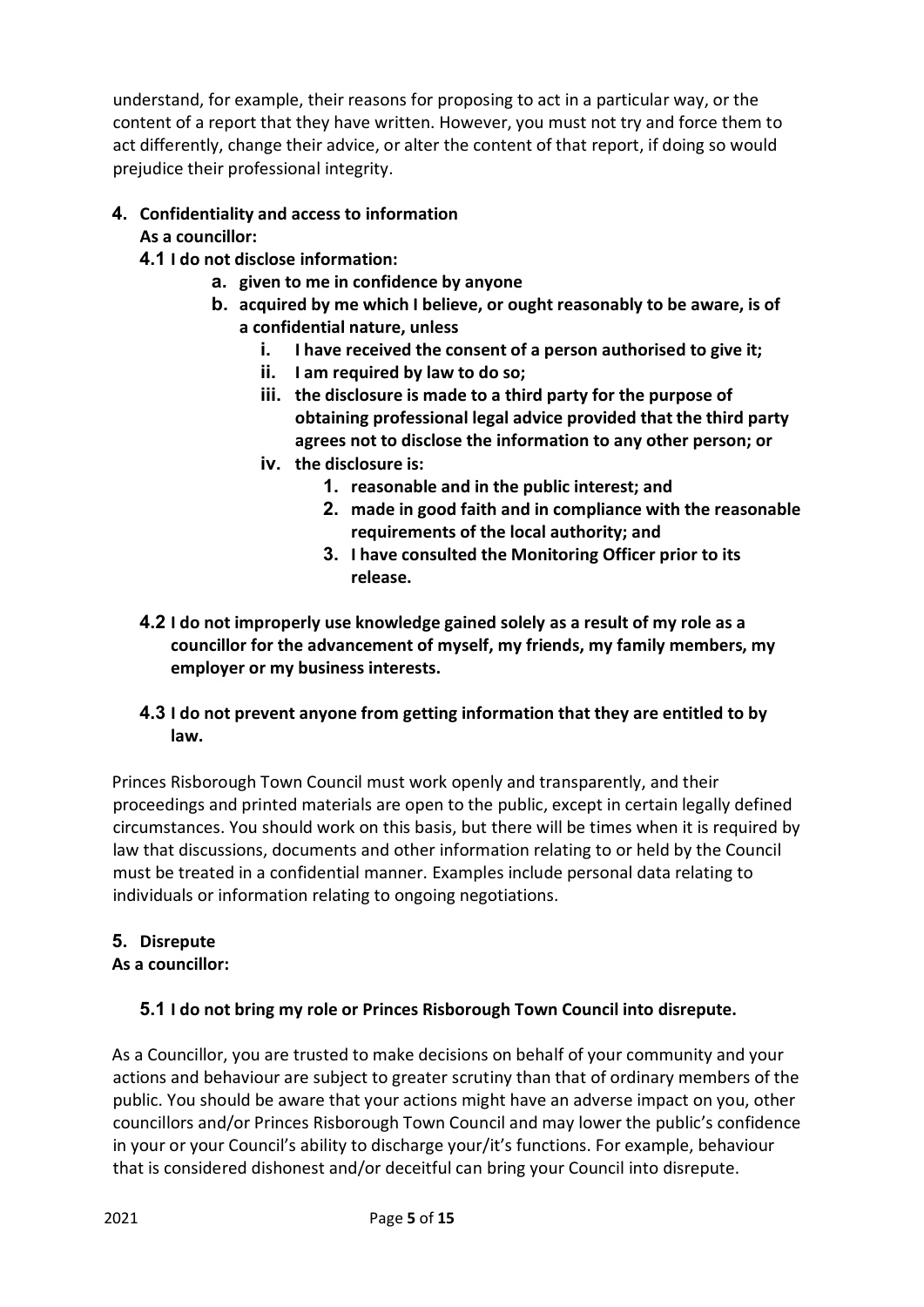You are able to hold the Council and fellow councillors to account and are able to constructively challenge and express concern about decisions and processes undertaken by the council whilst continuing to adhere to other aspects of this Code of Conduct.

# **6. Use of position**

# **As a councillor:**

# **6.1 I do not use, or attempt to use, my position improperly to the advantage or disadvantage of myself or anyone else.**

Your position as a member of the Princes Risborough Town Council provides you with certain opportunities, responsibilities, and privileges, and you make choices all the time that will impact others. However, you should not take advantage of these opportunities to further your own or others' private interests or to disadvantage anyone unfairly.

## **7. Exercising Independent Judgement As a councillor:**

# **7.1 I exercise my own independent judgement, taking decisions for good and substantial reasons.**

When making decisions you are expected to act in the public interest and as part of this to attach appropriate weight to all relevant considerations including, where appropriate, public opinion and the views of political groups.

Good and substantial reasons will include paying due regard to the advice of officers, and in particular to the advice of the statutory officers, namely the Head of Paid Service, the Section 151 Officer and the Monitoring Officer.

As part of your decision making and for full transparency where the reasons for your decision are not otherwise apparent or required to be detailed you will also be expected to state the reasons for your decisions.

#### **8. Use of Council resources and facilities As a councillor:**

**8.1 I do not misuse council resources.**

## **8.2 I will, when using the resources of the Council or authorising their use by others:**

- **a. act in accordance with the Council's requirements; and**
- **b. ensure that such resources are not used for political purposes unless that use could reasonably be regarded as likely to facilitate, or be conducive to, the discharge of the functions of the Council or of the office to which I have been elected or appointed.**

You may be provided with resources and facilities by the Council's authority to assist you in carrying out your duties as a councillor.

Examples include:

- office support
- stationery
- equipment such as phones, and computers
- transport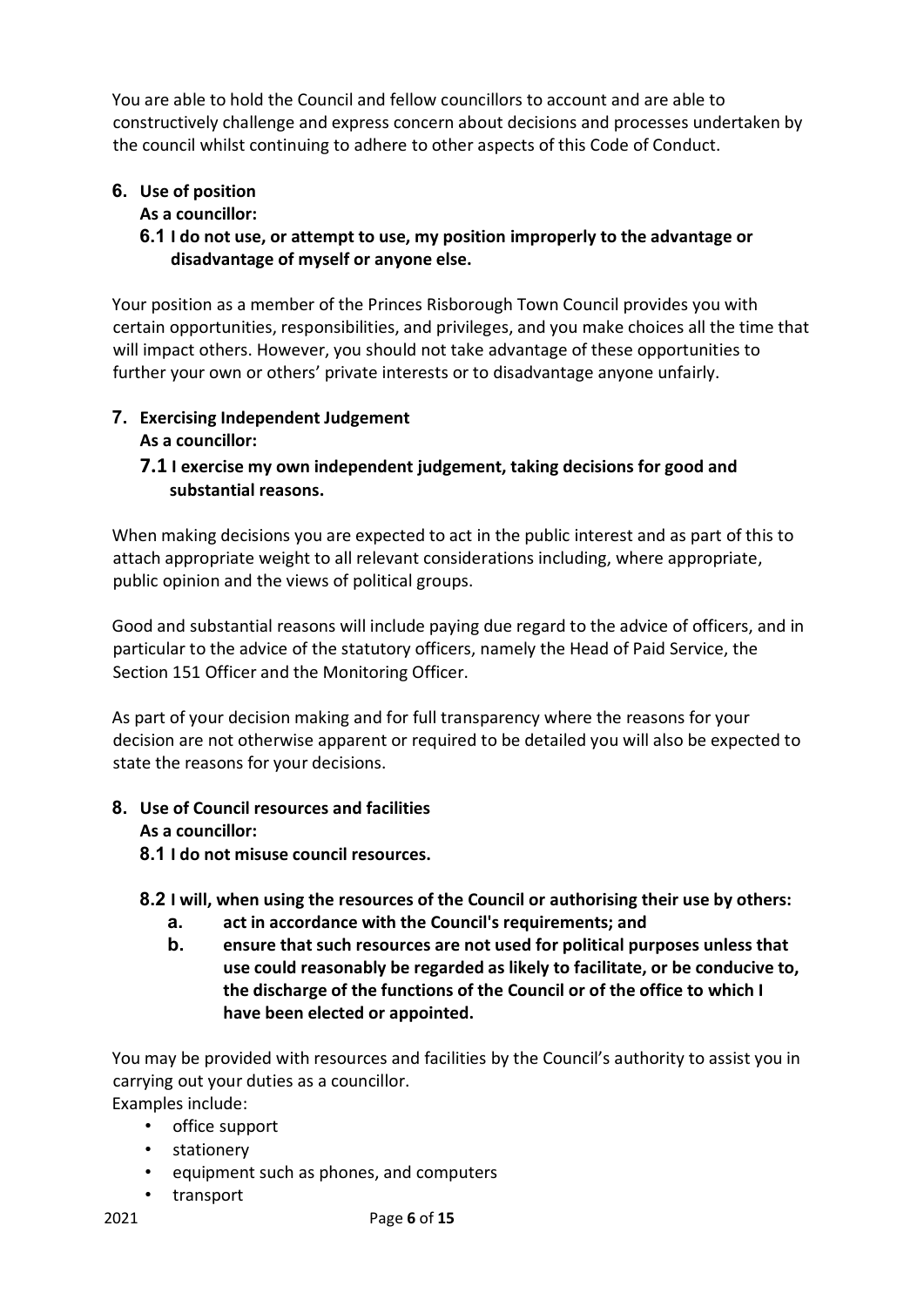• access and use of Council buildings and rooms.

These are given to you to help you carry out your role as a councillor more effectively and are not to be used for business or personal gain. They should be used in accordance with the purpose for which they have been provided and the Council's own policies regarding their use.

- **9. Complying with the Code of Conduct**
	- **As a Councillor:**
	- **9.1 I undertake Code of Conduct training provided by the Council.**
	- **9.2 I cooperate with any Code of Conduct investigation and/or determination.**
	- **9.3 I do not intimidate or attempt to intimidate any person who is likely to be involved with the administration of any investigation or proceedings.**
	- **9.4 I comply with any sanction imposed on me following a finding that I have breached the Code of Conduct.**

It is extremely important for you as a councillor to demonstrate high standards, for you to have your actions open to scrutiny and for you not to undermine public trust in Princes Risborough Town Council or its governance. If you do not understand or are concerned about the Council's processes in handling a complaint you should raise this with the Monitoring Officer.

# **Protecting your reputation and the reputation of Princes Risborough Town Council**

## **10.Interests As a councillor: 10.1 I register and disclose my interests.**

Section 29 of the Localism Act 2011 requires the Monitoring Officer to establish and maintain a register of interests of members of the authority.

You need to register your interests so that the public, Council employees and fellow councillors know which of your interests might give rise to a conflict of interest. The register is a public document that can be consulted when (or before) an issue arises. The register also protects you by allowing you to demonstrate openness and a willingness to be held accountable. You are personally responsible for deciding whether or not you should disclose an interest in a meeting, but it can be helpful for you to know early on if others think that a potential conflict might arise. It is also important that the public know about any interest that might have to be disclosed by you or other councillors when making or taking part in decisions, so that decision making is seen by the public as open and honest. This helps to ensure that public confidence in the integrity of local governance is maintained.

You should note that failure to register or disclose a disclosable pecuniary interest as set out in **Table 1**, is a criminal offence under the Localism Act 2011.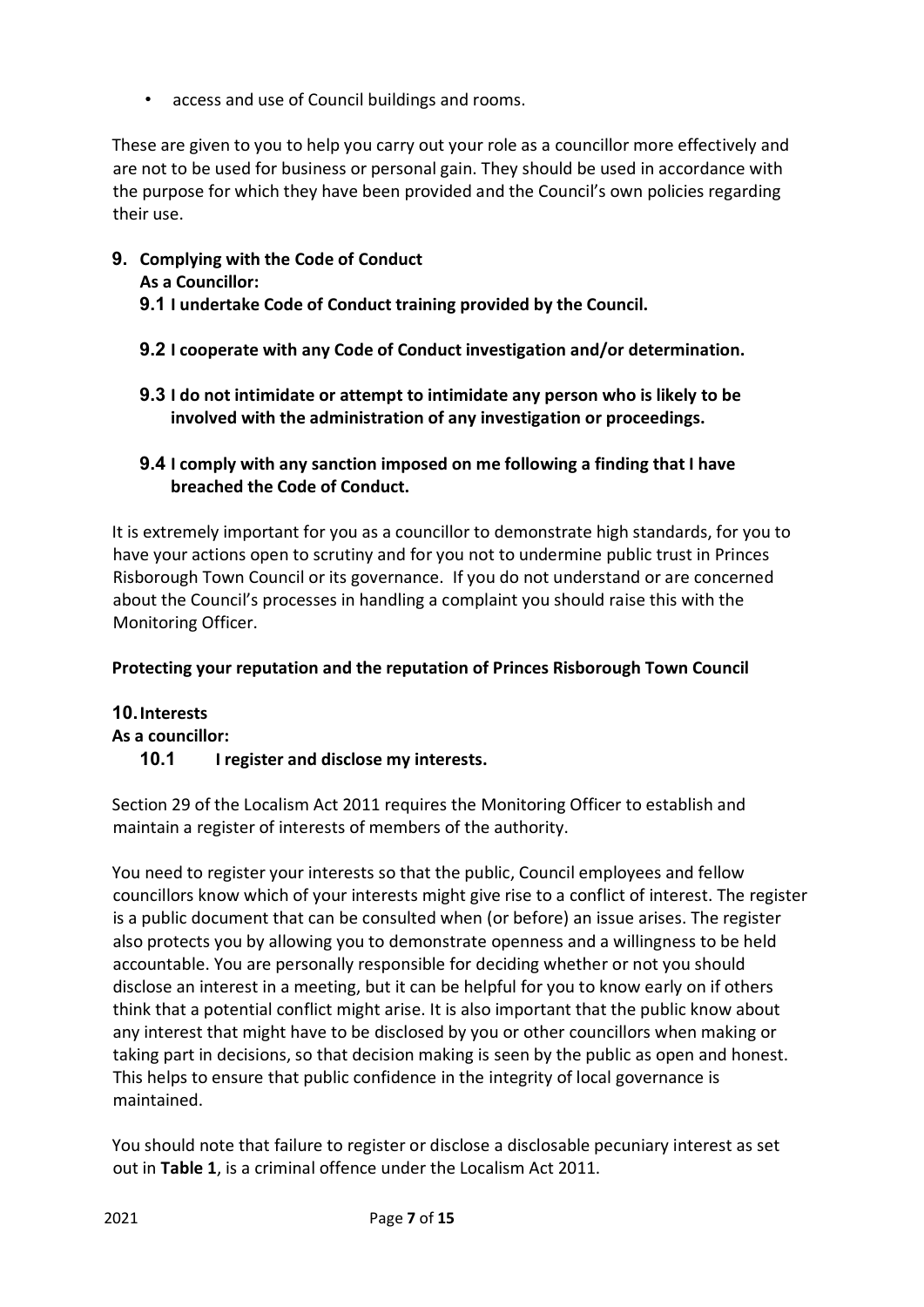**Appendix B sets** out the detailed provisions on registering and disclosing interests. If in doubt, you should always seek advice from the Monitoring Officer.

## **11. Gifts and hospitality**

**As a councillor:**

**11.1 I do not accept gifts or hospitality, irrespective of estimated value, which could give rise to real or substantive personal gain or a reasonable suspicion of influence on my part to show favour from persons seeking to acquire, develop or do business with the Princes Risborough Town Council or from persons who may apply to the Princes Risborough Town Council for any permission, licence or other significant advantage.**

**11.2 I register with the Monitoring Officer any gift or hospitality with an estimated value of at least £50 within 28 days of its receipt.**

## **11.3 I register with the Monitoring Officer any significant gift or hospitality that I have been offered but have refused to accept.**

In order to protect your position and the reputation of the Council, you should exercise caution in accepting any gifts or hospitality which are (or which you reasonably believe to be) offered to you because you are a councillor. The presumption should always be not to accept significant gifts or hospitality. However, there may be times when such a refusal may be difficult if it is seen as rudeness in which case you could accept it but must ensure it is publicly registered. However, you do not need to register gifts and hospitality which are not related to your role as a councillor, such as Christmas gifts from your friends and family. It is also important to note that it is appropriate to accept normal expenses and hospitality associated with your duties as a councillor. If you are unsure, do contact the Monitoring Officer for guidance.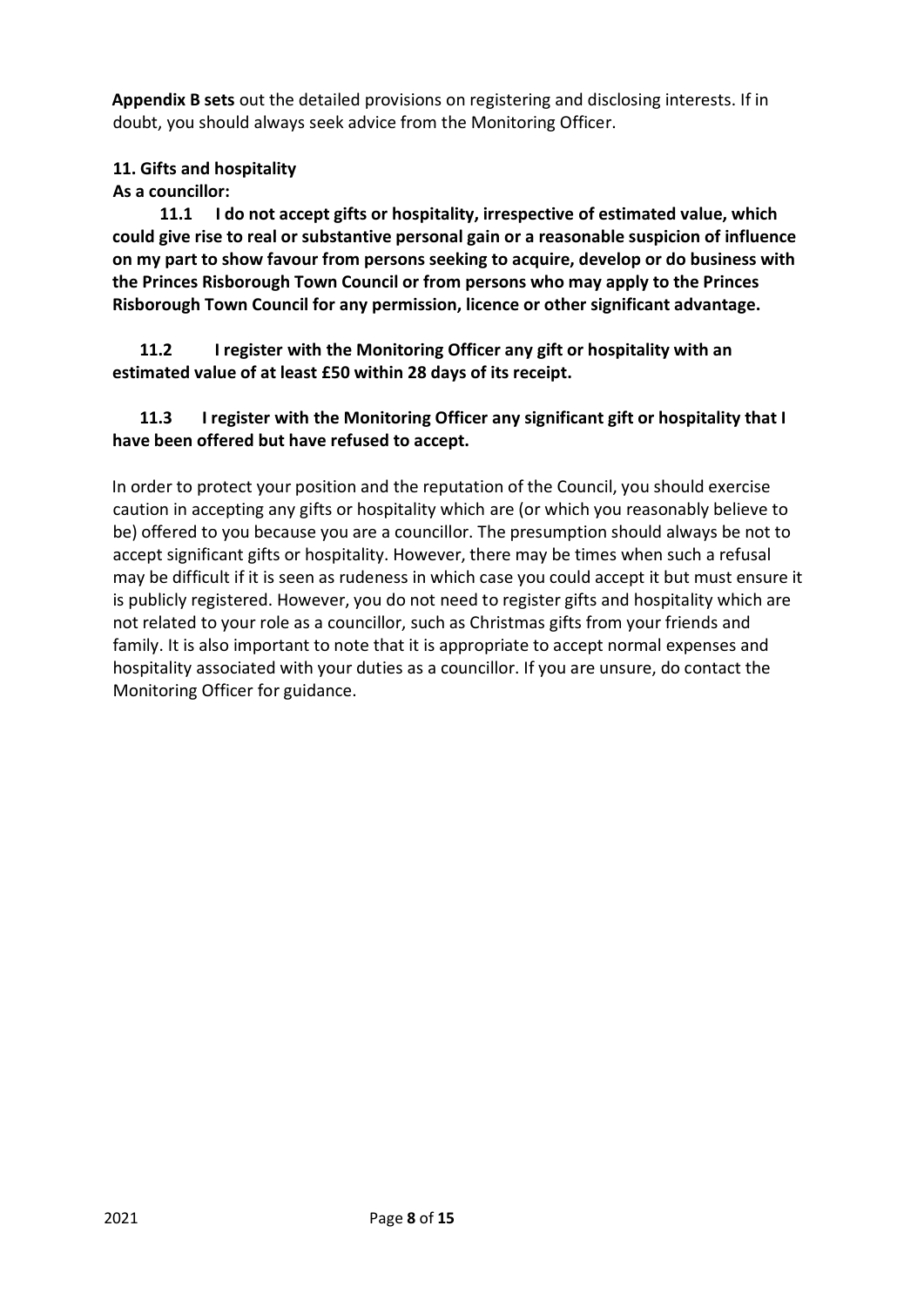# **Appendices Appendix A – The Seven Principles of Public Life**

The principles are:

## **Selflessness**

Holders of public office should act solely in terms of the public interest.

## **Integrity**

Holders of public office must avoid placing themselves under any obligation to people or organisations that might try inappropriately to influence them in their work. They should not act or take decisions in order to gain financial or other material benefits for themselves, their family, or their friends. They must disclose and resolve any interests and relationships.

## **Objectivity**

Holders of public office must act and take decisions impartially, fairly and on merit, using the best evidence and without discrimination or bias.

## **Accountability**

Holders of public office are accountable to the public for their decisions and actions and must submit themselves to the scrutiny necessary to ensure this.

## **Openness**

Holders of public office should act and take decisions in an open and transparent manner. Information should not be withheld from the public unless there are clear and lawful reasons for so doing.

## **Honesty**

Holders of public office should be truthful.

## **Leadership**

Holders of public office should exhibit these principles in their own behaviour. They should actively promote and robustly support the principles and be willing to challenge poor behaviour wherever it occurs.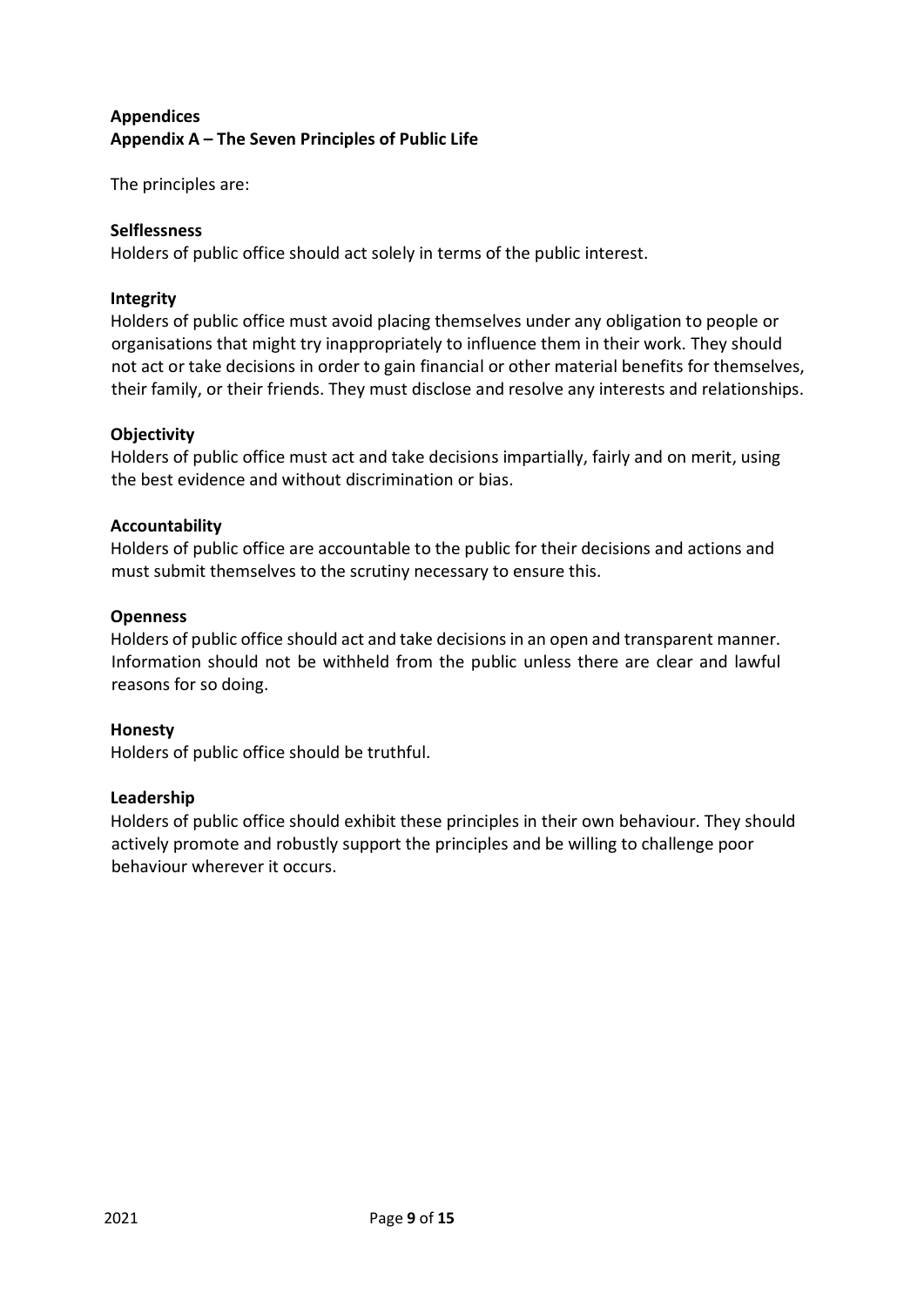## **Appendix B - Registering interests**

Within 28 days of becoming a member or your re-election or re-appointment to office you must register with the Monitoring Officer the interests which fall within the categories set out in **Table 1** (**Disclosable Pecuniary Interests**) which are as described in "The Relevant Authorities (Disclosable Pecuniary Interests) Regulations 2012". You should also register details of your other personal interests which fall within the categories set out in **Table 2** (**Personal Interests**).

"**Disclosable Pecuniary Interest"** means an interest of yourself, or of your partner if you are aware of your partner's interest, within the descriptions set out in Table 1 below.

**"Partner"** means a spouse or civil partner, or a person with whom you are living as husband or wife, or a person with whom you are living as if you are civil partners.

- 1. You must ensure that your register of interests is kept up-to-date and within 28 days of becoming aware of any new interest, or of any change to a registered interest, notify the Monitoring Officer.
- 2. A 'sensitive interest' is as an interest which, if disclosed, could lead to the councillor, or a person connected with the councillor, being subject to violence or intimidation.
- 3. Where you have a 'sensitive interest' you must notify the Monitoring Officer with the reasons why you believe it is a sensitive interest. If the Monitoring Officer agrees they will withhold the interest from the public register.

## **Non participation in case of Disclosable Pecuniary Interest**

4. Where a matter arises at a meeting which directly relates to one of your Disclosable Pecuniary Interests as set out in **Table 1**, you must disclose the interest, not participate in any discussion or vote on the matter and must not remain in the room unless you have been granted a dispensation. If it is a 'sensitive interest', you do not have to disclose the nature of the interest, just that you have an interest. Dispensation may be granted in limited circumstances, to enable you to participate and vote on a matter in which you have a Disclosable Pecuniary Interest.

## **Disclosure of Personal Interests**

5. Where a matter arises at a meeting which is a Personal Interest as set out in Table 2, you must disclose the interest.

6. Unless your Personal Interest is also a Prejudicial Interest within Table 3, you may still speak on the matter and take part in any discussion or vote on the matter. If it is a 'sensitive interest', you do not have to disclose the nature of the interest.

7. Where a matter is a Personal Interest within **Table 2 and also** a Prejudicial Interest under **Table 3** You may speak on the matter only if members of the public are also allowed to speak at the meeting. Otherwise you must not take part in any discussion or vote on the matter and must not remain in the room unless you have been granted a dispensation.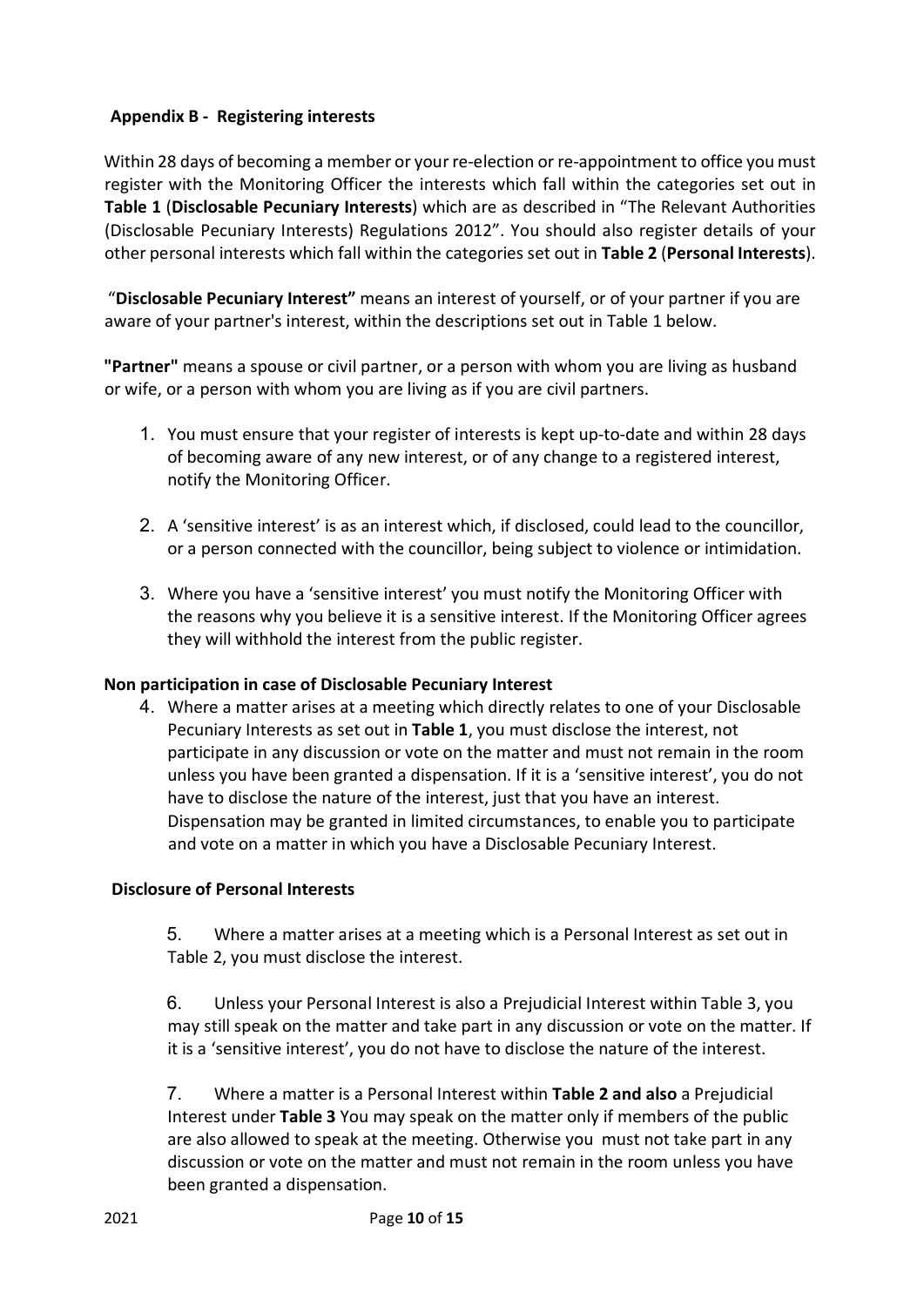If it is a 'sensitive interest', you do not have to disclose the nature of the interest.

8. Where you have a personal interest in any business of your authority and you have made an executive decision in relation to that business, you must make sure that any written statement of that decision records the existence and nature of your interest.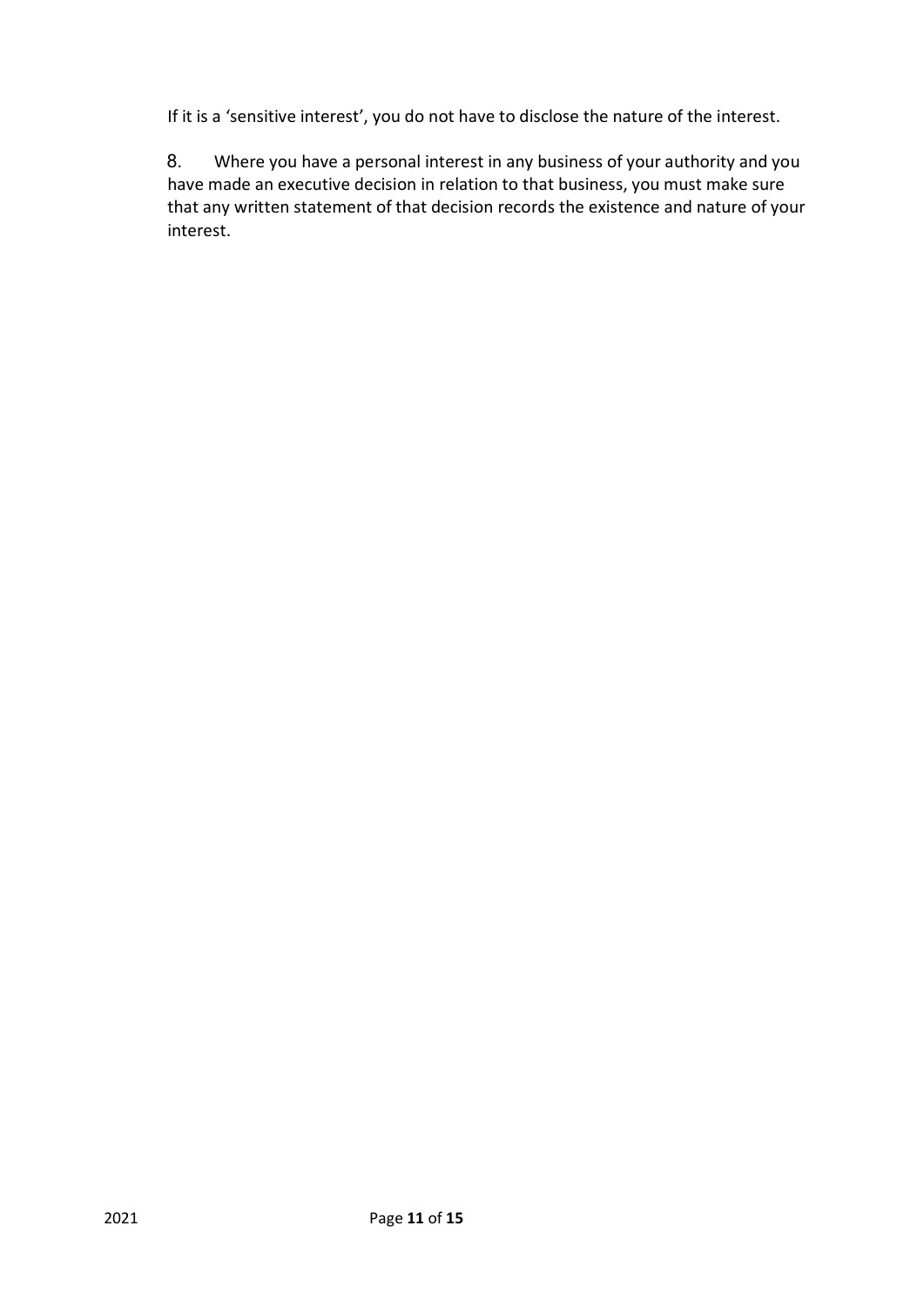# **Table 1: Disclosable Pecuniary Interests**

This table sets out the explanation of Disclosable Pecuniary Interests as set out in the [Relevant](https://www.legislation.gov.uk/uksi/2012/1464/made) [Authorities](https://www.legislation.gov.uk/uksi/2012/1464/made) [\(Disclosable](https://www.legislation.gov.uk/uksi/2012/1464/made) [Pecuniary](https://www.legislation.gov.uk/uksi/2012/1464/made) [Interests\) Regulations](https://www.legislation.gov.uk/uksi/2012/1464/made) [2012.](https://www.legislation.gov.uk/uksi/2012/1464/made)

| <b>Subject</b>                                                 | <b>Description</b>                                                                                                                                                                                                                                                                                                                                                                                                                                                                                                                  |
|----------------------------------------------------------------|-------------------------------------------------------------------------------------------------------------------------------------------------------------------------------------------------------------------------------------------------------------------------------------------------------------------------------------------------------------------------------------------------------------------------------------------------------------------------------------------------------------------------------------|
| <b>Employment, office,</b><br>trade, profession or<br>vocation | Any employment, office, trade, profession or vocation<br>carried on for profit or gain.<br>[Any unpaid directorship.]                                                                                                                                                                                                                                                                                                                                                                                                               |
| Sponsorship                                                    | Any payment or provision of any other financial benefit<br>(other than from the council) made to the councillor<br>during the previous 12-month period for expenses<br>incurred by him/her in carrying out his/her duties as a<br>councillor, or towards his/her election expenses.<br>This includes any payment or financial benefit from a<br>trade union within the meaning of the Trade Union and<br>Labour Relations (Consolidation) Act 1992.                                                                                 |
| <b>Contracts</b>                                               | Any contract made between the councillor or his/her<br>spouse or civil partner or the person with whom the<br>councillor is living as if they were spouses/civil<br>partners (or a firm in which such person is a partner,<br>or an incorporated body of which such person is a<br>director* or a body that such person has a beneficial<br>interest in the securities of*) and the council<br>(a) under which goods or services are to be provided<br>or works are to be executed; and (b) which has not<br>been fully discharged. |
| <b>Land and Property</b>                                       | Any beneficial interest in land which is within the area of<br>the council.<br>'Land' excludes an easement, servitude, interest or right<br>in or over land which does not give the councillor or<br>his/her spouse or civil partner or the person with whom<br>the councillor is living as if they were spouses/civil<br>partners (alone or jointly with another) a right to occupy<br>or to receive income.                                                                                                                       |
| <b>Licenses</b>                                                | Any licence (alone or jointly with others) to occupy land in<br>the area of the council for a month or longer                                                                                                                                                                                                                                                                                                                                                                                                                       |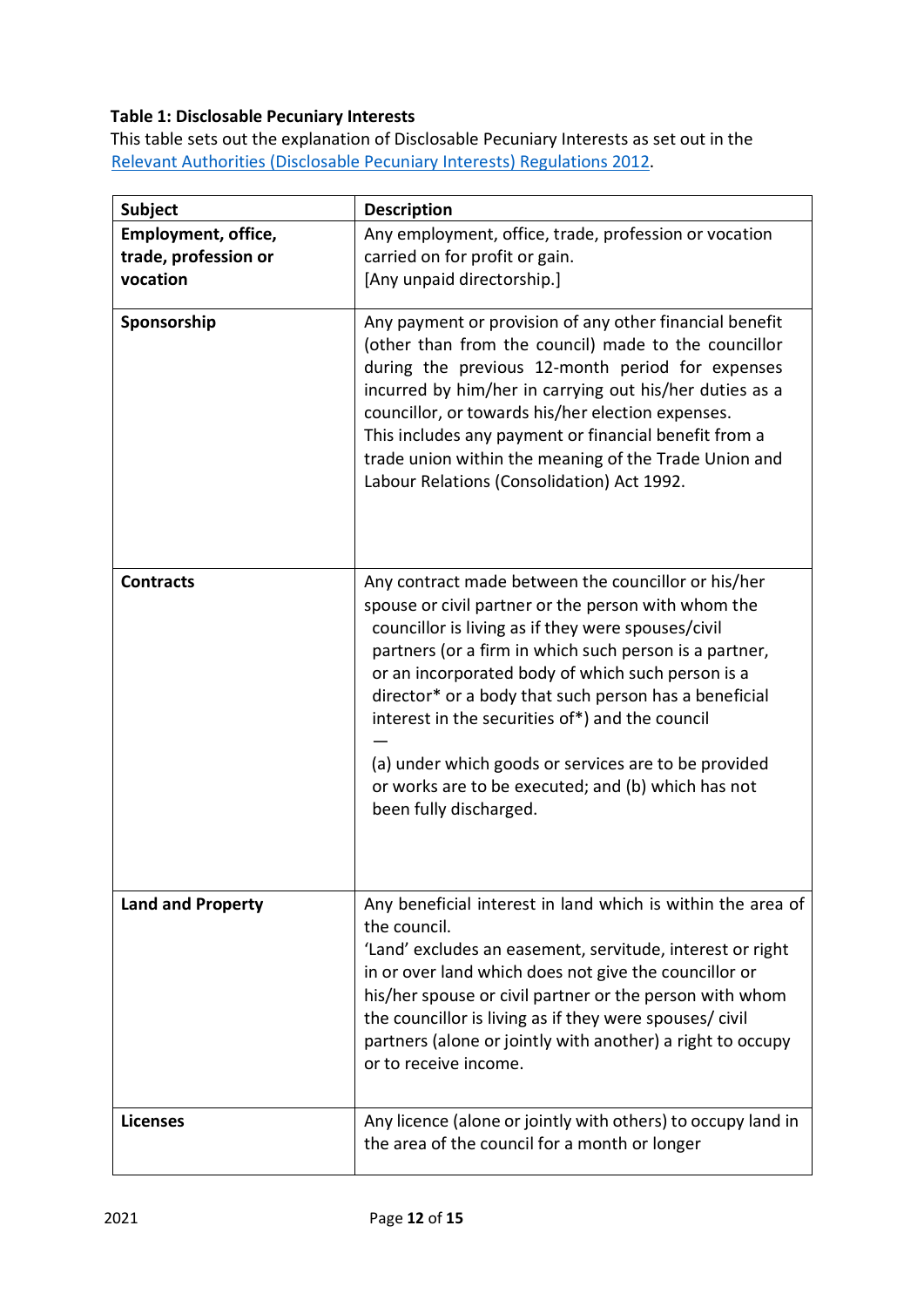| <b>Corporate tenancies</b> | Any tenancy where (to the councillor's knowledge)-<br>the landlord is the council; and<br>(a)<br>(b)<br>the tenant is a body that the councillor, or his/her<br>spouse or civil partner or the person with whom the<br>councillor is living as if they were spouses/ civil partners is<br>a partner of or a director* of or has a beneficial interest in<br>the securities* of.                                                                                                                                                                                                                                                                                                                                                                            |
|----------------------------|------------------------------------------------------------------------------------------------------------------------------------------------------------------------------------------------------------------------------------------------------------------------------------------------------------------------------------------------------------------------------------------------------------------------------------------------------------------------------------------------------------------------------------------------------------------------------------------------------------------------------------------------------------------------------------------------------------------------------------------------------------|
| <b>Securities</b>          | Any beneficial interest in securities* of a body where-<br>that body (to the councillor's knowledge) has a<br>(a)<br>place of business or land in the area of the council; and<br>(b)<br>$either-$<br>(i)<br>) the total nominal value of the securities* exceeds<br>£25,000 or one hundredth of the total issued share<br>capital of that body; or<br>if the share capital of that body is of more than<br>(ii)<br>one class, the total nominal value of the shares of any<br>one class in which the councillor, or his/ her spouse or<br>civil partner or the person with whom the councillor is<br>living as if they were spouses/civil partners has a<br>beneficial interest exceeds one hundredth of the total<br>issued share capital of that class. |

\* 'director' includes a member of the committee of management of an industrial and provident society.

\* 'securities' means shares, debentures, debenture stock, loan stock, bonds, units of a collective investment scheme within the meaning of the Financial Services and Markets Act 2000 and other securities of any description, other than money deposited with a building society.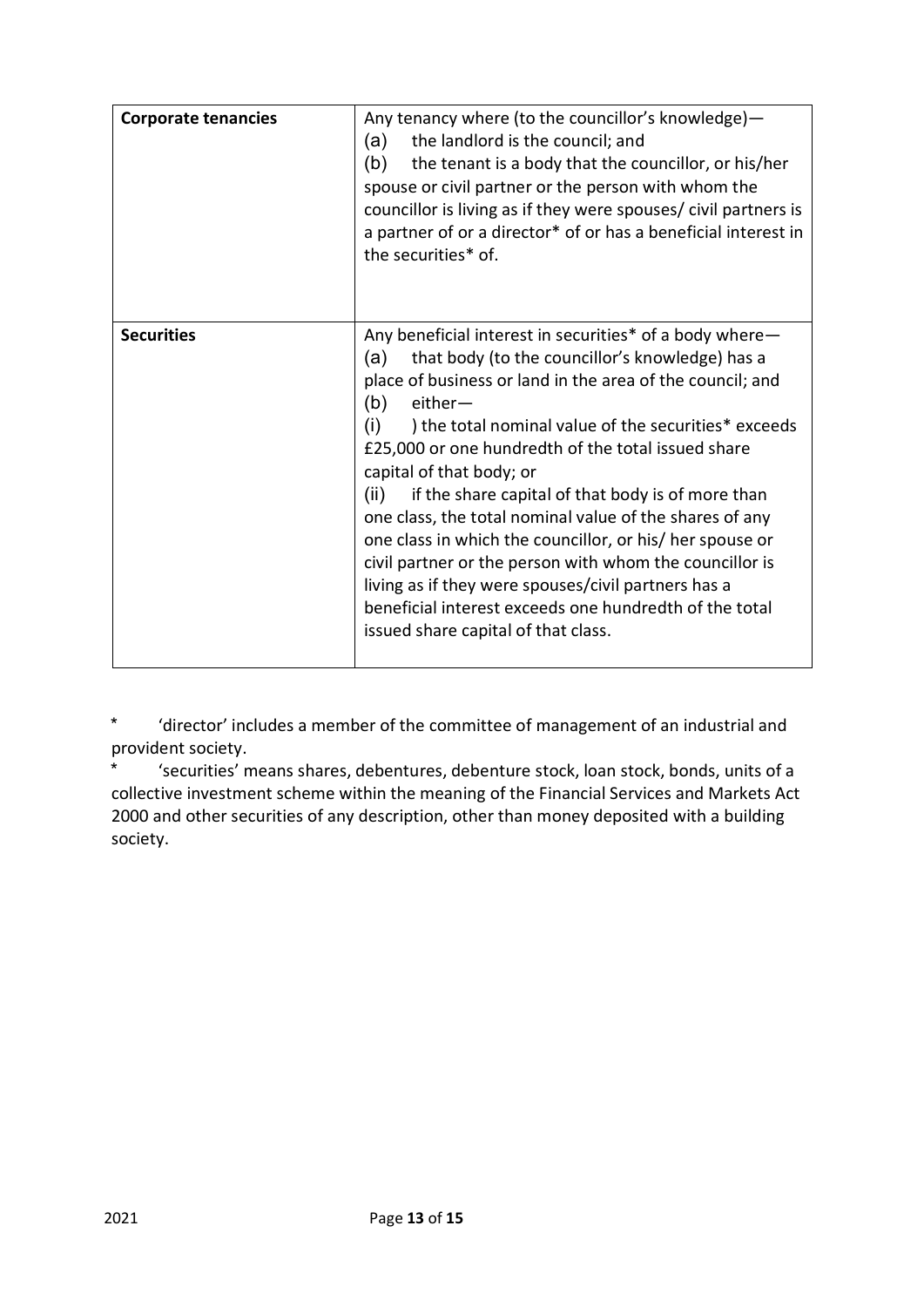## **Table 2: Personal Interests**

|                           | You have a personal interest in any business of your authority where:                                                                                                                                                                                                                                                               |
|---------------------------|-------------------------------------------------------------------------------------------------------------------------------------------------------------------------------------------------------------------------------------------------------------------------------------------------------------------------------------|
|                           | 1. it relates to or is likely to affect any body of which you are a member or in a position of<br>general control or management and:                                                                                                                                                                                                |
| or                        | a) to which you are nominated or appointed by your authority                                                                                                                                                                                                                                                                        |
| b) the body               |                                                                                                                                                                                                                                                                                                                                     |
|                           | (i) exercises functions of a public nature                                                                                                                                                                                                                                                                                          |
|                           | (ii) is directed to charitable purposes or                                                                                                                                                                                                                                                                                          |
|                           | (iii) one of its principal purposes includes the influence of public opinion or<br>policy (including any political party or trade union)                                                                                                                                                                                            |
|                           | 2. A decision in relation to that business might reasonably be regarded as affecting your<br>well-being or financial position or the well-being or financial position of a relevant person<br>to a greater extent than the majority of other council tax payers, ratepayers or inhabitants<br>of the ward affected by the decision. |
| 3. A relevant person is - |                                                                                                                                                                                                                                                                                                                                     |
| İ.                        | A member of your family or any person with whom you have a close<br>personal association; or                                                                                                                                                                                                                                        |
| ij.                       | Any person or body who employs or has appointed such persons, any firm<br>in which they are a partner, or any company of which they are directors; or                                                                                                                                                                               |
| iii.                      | Any person or body in whom such persons have a beneficial interest in a<br>class of securities exceeding the nominal value of £25,000; or                                                                                                                                                                                           |
| iv                        | Any person or body of a type described in paragraph 1 above                                                                                                                                                                                                                                                                         |
|                           |                                                                                                                                                                                                                                                                                                                                     |
|                           |                                                                                                                                                                                                                                                                                                                                     |
|                           |                                                                                                                                                                                                                                                                                                                                     |
|                           |                                                                                                                                                                                                                                                                                                                                     |